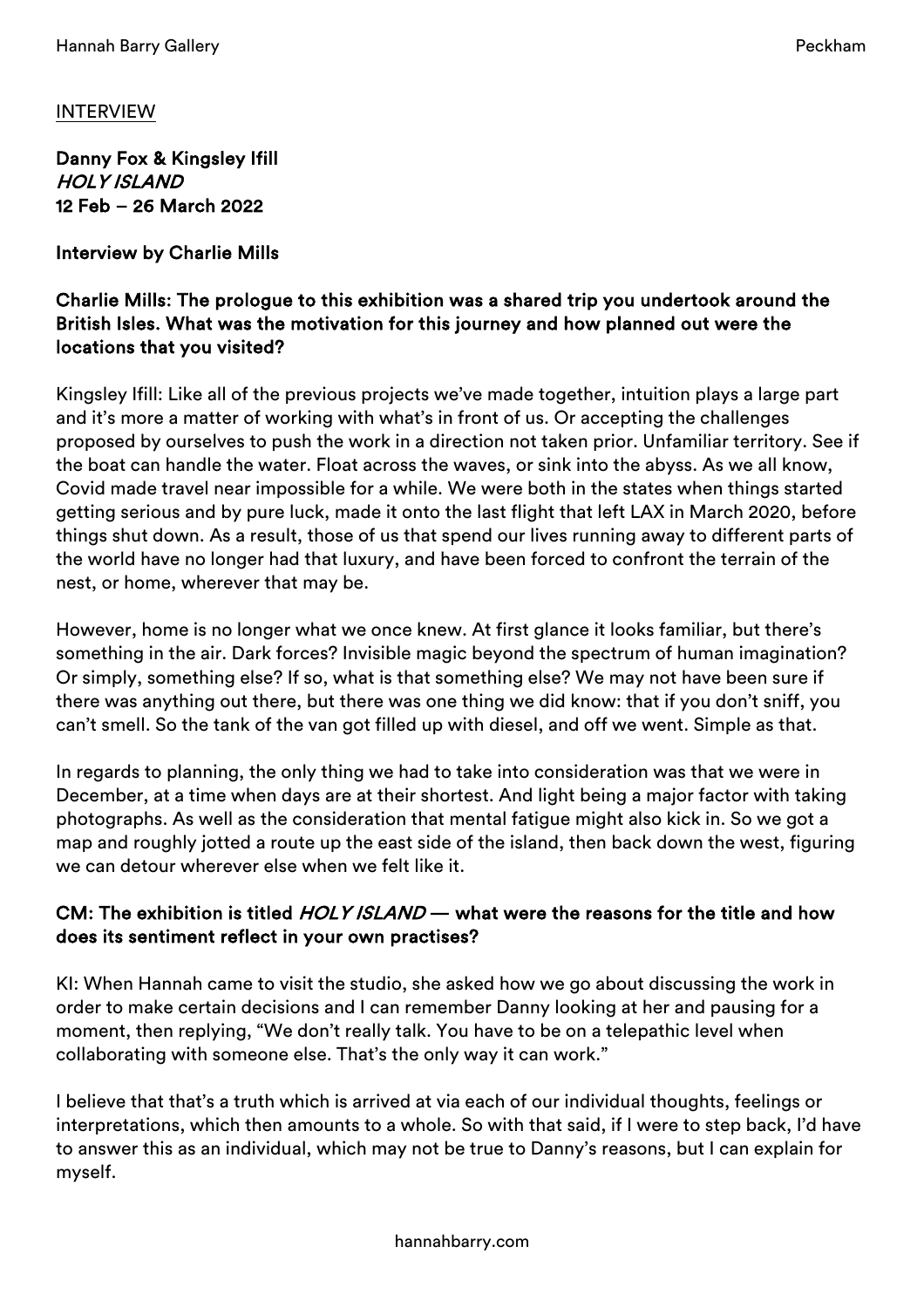A lot of the time when we were driving, detours were prompted by encountering signs containing names of places that appealed aesthetically or rolled off the tongue. "Holy Island" was one of those places. Neither of us had heard of it before, then we saw the sign and agreed to take the turn. Then all of a sudden the road led into the sea, or a river or a lake. It was hard to work out. Just like you'd see in a Road Runner cartoon. The road cut off as clean as paper with a pair of scissors. You could see the island in the distance, but you couldn't get there. Water flowing violently by. We got out of the van and stood there for a while. It felt as though you'd reached the end of the world, or like you'd climbed to the top of a mountain, to then realise there was another peak floating in the sky with no ladder in sight. And this was right as the sun was setting, so even if we had wanted to stand there all night, we knew that soon the view would be gone, and it was fading. But the magic we all go searching for, which I mentioned above, was without doubt, there, at that time, in that moment.

It would be easy to try to formulate this incident into a metaphor, in order for both myself to understand it, as well as to translate it into a form that can be considered or relatable for the viewer, which art often demands, in order to be defined as art. But it's much less complex. We are all searching for some form of holiness. Whether a place, a person, a state, we search, often looking out beyond and rarely down at our feet.

Danny Fox: We discussed other possible titles along the way, before settling on HOLY ISLAND. We talked about 'A Cross Section of British Landscape' or simply 'British Landscapes', but as Kingsley mentioned, there is a certain amount of intuition involved with making collaborative work and Holy Island appeared in front of us and we agreed it was a suitable title.

## CM: This is not the first time you have collaborated on works that combine photography, drawing and painting. What is it that draws you to this specific dialogue between mediums and how do you think their respective elements can complement or challenge one another?

KI: Danny's a painter. And the painting he does is all about colour. I'm not sure how to define my own practice, but when taking photos, I mainly think about form and movement. I also predominantly work in black and white. If you boil it down, colour is reliant on a variation of form, which defines itself through the intervention of movement. Then, without the light needed in photography, there is no colour. In other words, the mediums are all the same, but at a different pace. And that difference in speed is interesting when combined as one.

DF: Our first published collaborative work was a series of polaroids documenting a period of lockdown in a makeshift speakeasy in Cornwall, which is now my studio. The bar was my aesthetic creation with murals painted on the walls and floor. A night in the bar was meant to feel like being inside a painting and Kingsley captured those nights over the course of several weeks. The second project was a study of the naked human form in the setting of a rented house in the Los Angeles hills. For this group of works, Kingsley photographed the posed figures and developed the film on site, while I made drawings and eventually worked into the photographs with paint and stickers.

I always felt like the collaborations should be a trilogy, each with a book, so this had to be something really different from both our individual practice and our previous collaborations. I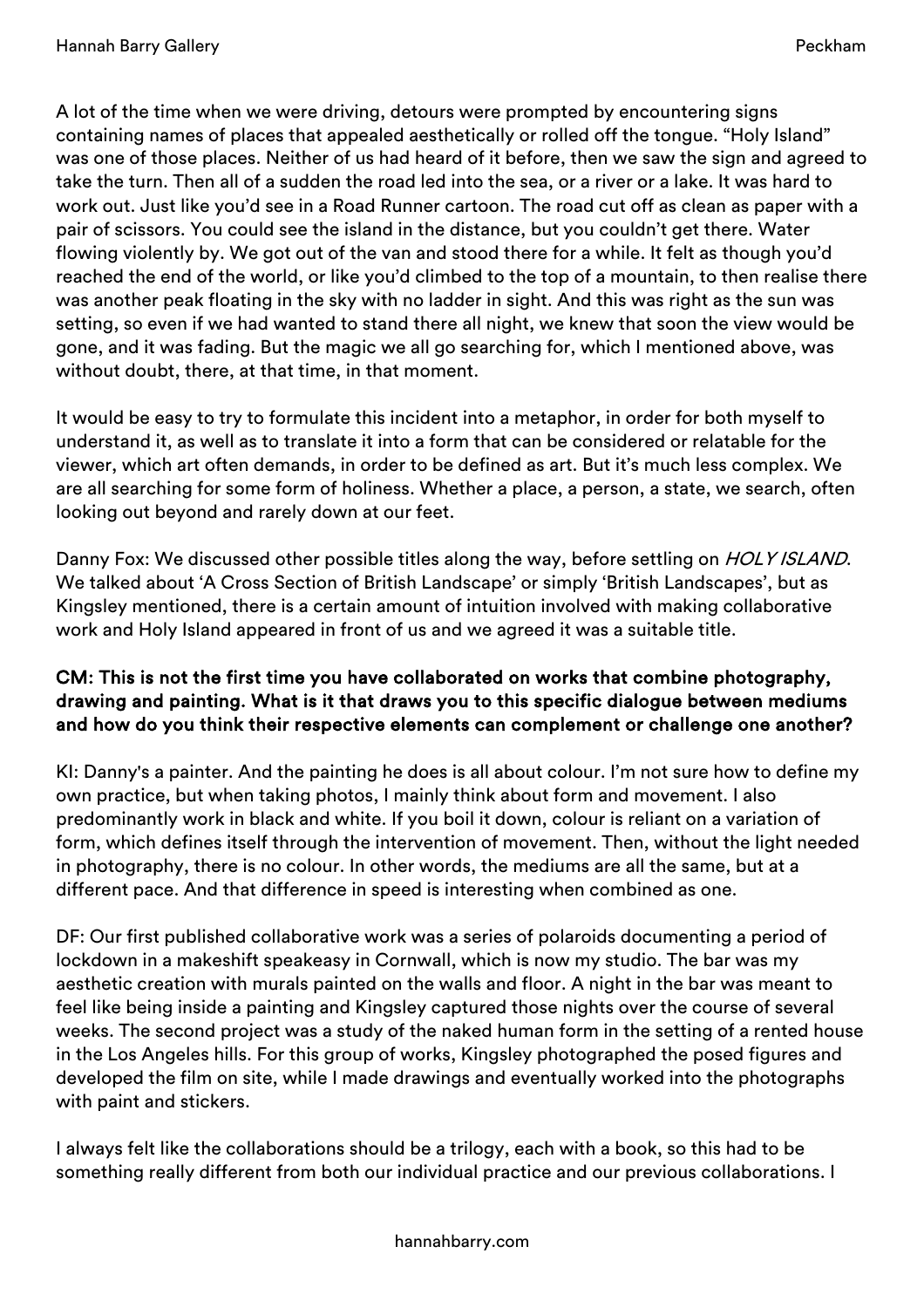think these landscapes are initially about the way two artists interpret the same subject matter, but ultimately about what conversation comes from that experiment when the results are placed next to each other. For example, for the most part the images were in one of two camps, what we called 'brick or bush'. I tended to paint a seascape or some trees beside a photograph of a building or a road—of course to balance the image naturally but also to reflect that everywhere you go in Britain the same juxtaposition occurs: woodlands beyond housing estates, besides motorways along mountain ranges, past industrial wastelands and sandy beaches.

## CM: The show evokes an uncanny tension between urban and rural British landscapes. What for you are the key points of connection and difference between these scenes?

KI: After a few days, everything started to look the same. As if someone thought up a formula that worked in one place, which they then applied all over. As humans we're of the impression that we're significant or the dominating force. Especially within the conversation of global warming. And I'd agree, anyone would be ignorant to propose that our influence on this planet isn't to great effect. But after travelling intensely through the variation of landscapes, you quickly become acquainted with a harsh reality that nature doesn't judge and it's far greater than we like to assume is within its simplicity.

What I'm trying to say is, is that you all of a sudden realise our grand man-made cities of stone and steel, quickly seem like they could appear as small blips on the timeline for what has been before and what will be. I'm a big fan of the British painter Edward Burra. I'm particularly fond of his late landscape paintings inspired by the motorways that he noted as being built towards the end of his life, as if they were giant asphalt intrusions slashing their way across Mother Nature's bare skin. Burra was a man of few words and rarely spoke about his work, but there's a belief amongst his critics and fans that he made these landscapes as he accepted his final fate in death, in which his body would be returned to the land it was spawned from. I've thought about cities and human alterations to the land in the same way. We can scratch away as much as we like, but our wounds at some point will heal and all will be restored—in one way or another, as nature does not care whether it is ice, dry dirt or molten lava. Her consciousness is deep and far beyond our comprehension.

#### CM: The relationship between these environments is not only physical but temporal. Both exist in the present but together appear as though searching for an undefined past or future — highlighted, for instance, in references to empty seasides or industrial and civic architecture. Is a sense of time important to you when making the works?

KI: There's no pause button. Everything is always merging into something else. By the time that you've understood something in the landscape, it seems like it's already something else. We noticed that football stadiums were geographically situated in similar areas. They always seemed to be on the edges of cities or towns. Like fortresses smack bang in the middle of streets lined with working class housing. Big walls built around what you can easily imagine being just a patch of grass not so long ago. The glue holding the people together, like cement between the bricks.

This made me remember something I learnt about Saint Francis of Assisi. Apparently, he introduced the idea of building churches on the outskirts of towns, promoting and introducing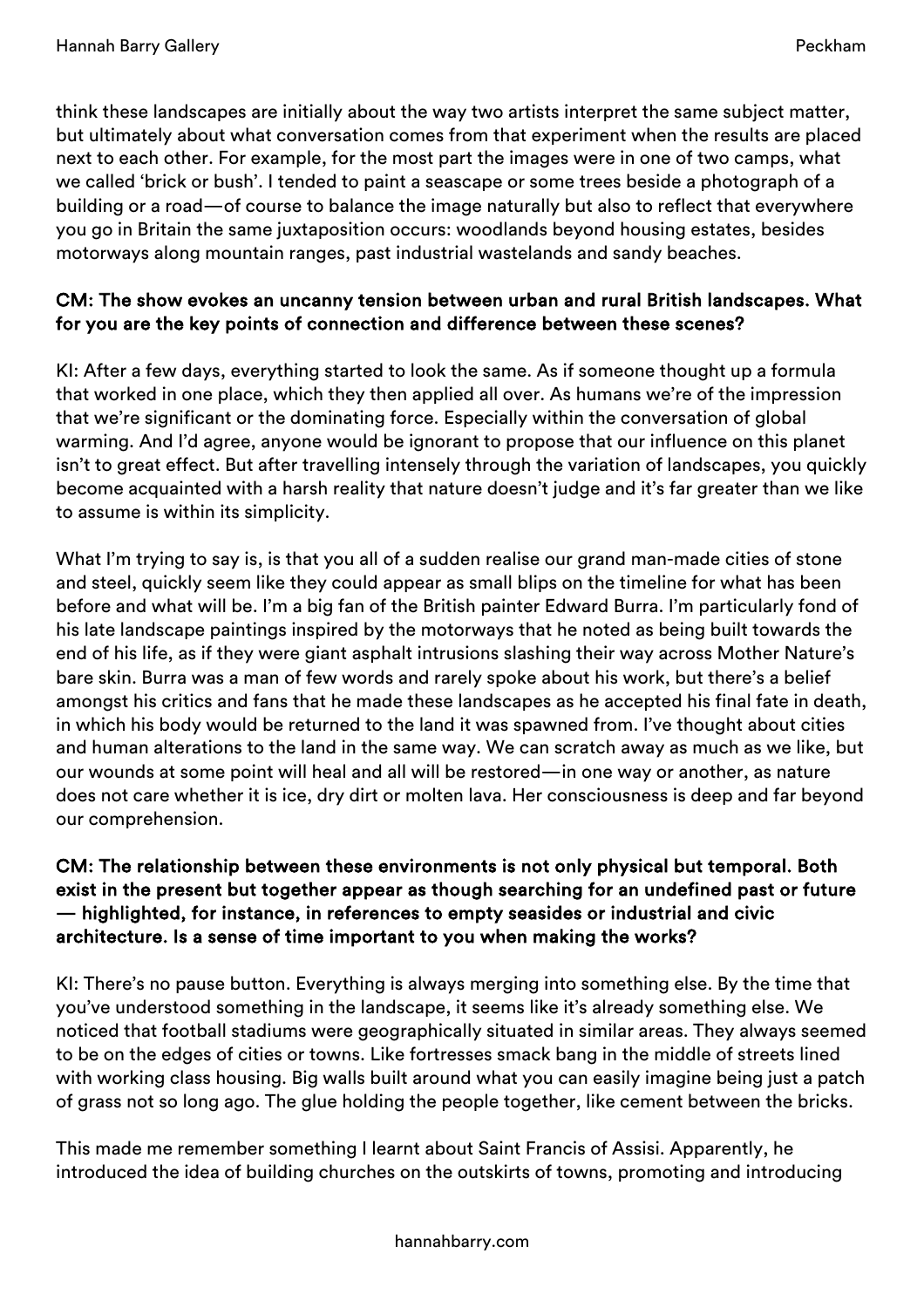faith amongst the poor and weak. Giving the people something to believe in. Something to work for. But what's next, who knows. Maybe the stadiums will be bought by Amazon and used as distribution hubs for drones to fly in and out of. Or maybe once every inch of nature has been commoditized and the green of the forests has been converted to the grey of our cities, the grass of the pitches will be worshipped as a near-extinct God. Tens of thousands making pilgrimages to worship the last blades of grass from the old world.

## CM: Mythology appears as a central allusion made in the exhibition — not only in its proximity to landscape and its traditions, but also broader ideas of the nation, home and belonging. The images you have chosen suggest a fondness and comfort with what is seen, but also evoke a land that is not entirely at home with itself. How do you both view ideas of mythology in relation to your work?

KI: The aim was to stay within the realm of reality. To show what is there, as a matter of fact, to be perceived, in whatever way was true to the contents origin. Whether it makes sense right at this moment wasn't and isn't important. Going back to what I mentioned about searching for something that could possibly currently be in a position of being unseen to us, it felt like we just needed to collect evidence and then join up the dots later on. Or as if sometime in the future there may be more advanced technology to read the film of the photographs or information we'd collected, and someone else can make sense of it.

With everything in flux, it's hard to imagine any land at home with itself. Purely down to the fact that with everything constantly changing, it's almost impossible to feel at home, when you don't know what the new state of home may be. It's hard to make any solid conclusions, but through the project I seem to have arrived at a place of optimism. As if humans were demanding more and more, when really we needed less. Tracing back to a time as a child, when simply climbing trees and kicking a ball around after school felt like pure bliss.

When you start to look at the world with appreciation, all of a sudden a brick-paved floor in the middle of a housing estate in Grimsby, somehow starts to look beautiful. Not in a romantic or poetic sense. In the general sense. In the same way a pretty person catches your eye during golden hour on the street towards the end of a summer's day. A smear of purple in a painting where it seems like it shouldn't belong, but it does. And you're there, in front of it, noticing it and wondering if the painter put it there just for you but also every other person that came before you and will come after.

DF: We talked about mythology before we left and thought the work might absorb more of that than it ended up doing. I think the work is actually very grounded and true to what we saw. We wanted to see for ourselves what Britain looked like on the ground and not how it is being described to us by the news.

## CM: Following from this, to what extent do you view your respective practises as autobiographical?

KI: In the past my mind has liked to wander. Maybe as a way of being in denial and getting away from myself. Taking a break, checking out. Right now, and through this project I'm only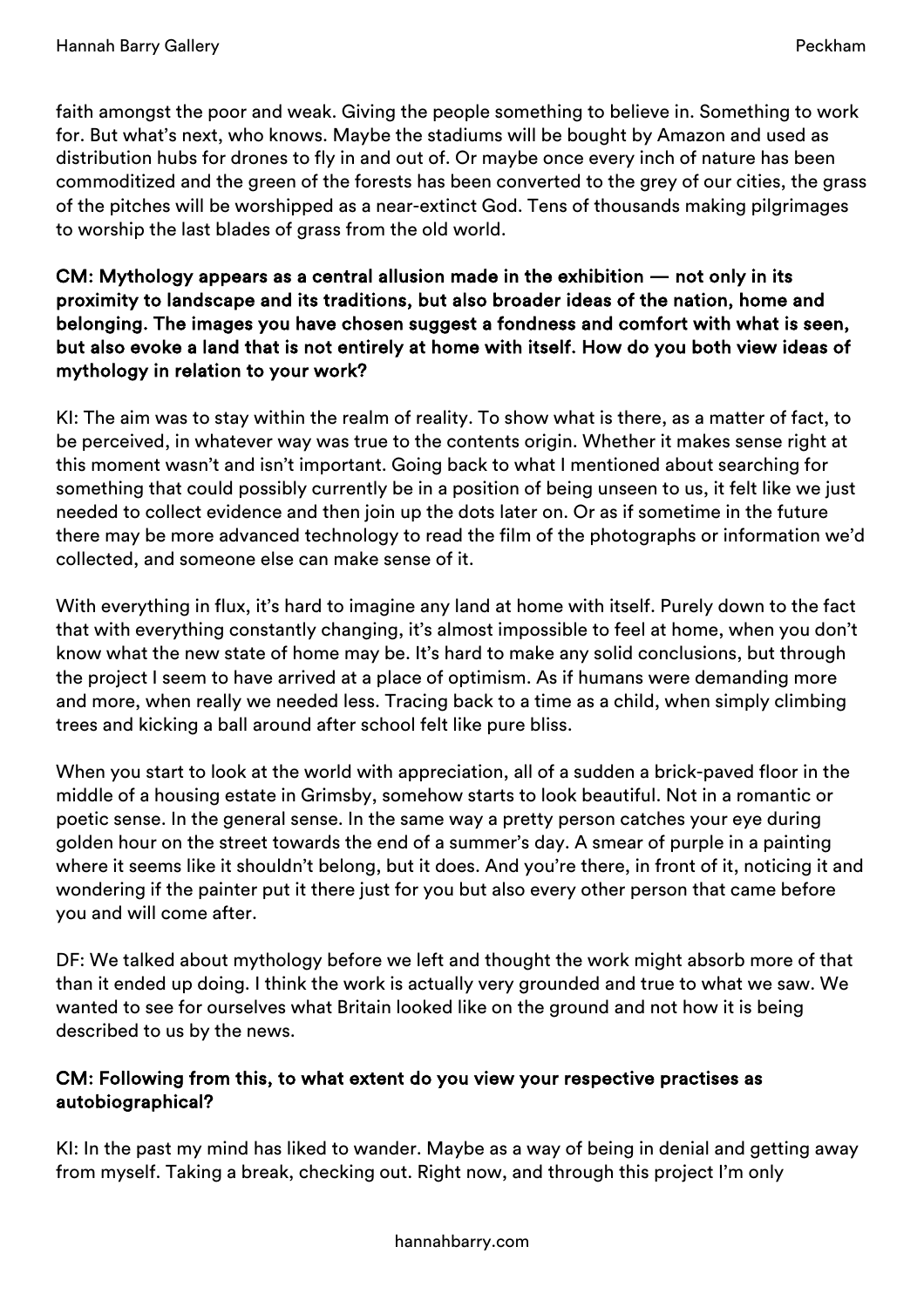interested in what's sitting here in front of me. Feelings are more important than thoughts. If there's nothing to feel, it's not real. Which unfortunately is also very problematic in relation to the dynamics of relationships and life outside the four walls of the studio. If an artist can clock out at the end of the day and go home to a family and be normal, fair play. I can't or I don't want to, so my practice is as intrinsic to my existence as breathing. No work, no me.

#### CM: Danny, can you speak about your choice to use nail varnish as a medium? What were the reasons for experimenting with this technique and what were the effects of doing so?

DF: I wanted to use something that could be bought easily along the journey. At first I thought about stopping in at the local art shops as we passed through the towns, but there aren't really many art shops anymore but there is always a pharmacy or a corner shop with a few bottles of nail polish on offer.

# CM: Why do only some of the images feature written captions?

DF: They are there mostly for the sake of the picture, in the sense that I like the way the writing looks or I think it balances something out within that particular composition. The small pictures are studies and I wanted to show that clearly, the captions are also notes to oneself that might be helpful later when using the study to make a larger painting.

## CM: The show's titular sculpture has the character of an anti-monument — in so far as it both inverts monumentality with a flat and horizontal scale, but also in its convivial and nonrepresentational form. Can you tell us about this sculpture and how it was made?

KI: The whole show is sculptural, with movement or direction also being a major factor. For example, the smaller works are all on a silver gelatin fibre paper that's very hard to keep flat and is generally dry mounted when framed. But we've chosen to frame in a way to keep the whole piece visible as a physical object rather than a flat print. We also chose to work horizontally with the paper in portrait, catering to both orientations, rather than the traditional landscape on landscape. This gives direction. The shine of the enamel nail varnish and gloss finish of the paper also causes what's seen by the viewer to change as they move, or prompts movement. Something similar applies for the sculpture. It's flat and horizontal from one angle, then longer and solid from another.

How it was made could depend on how far you'd like to trace back. The leather would have been grown on an animal, which was then probably slaughtered. Which was then treated, dyed and stretched as a sofa, and would have existed in a domestic setting for some time. It then got thrown out and left on the street. I happened to find it walking along at the time, and had a knife on me, so I cut off the leather and stashed it away for a rainy day. When I was packing up different materials to take down to Danny's studio in Cornwall, I ended up loading it into the van along with a load of other material.

The bird cage is made from wood and would have grown from a seed in the earth. It was then cut, carved and painted into a bird cage.